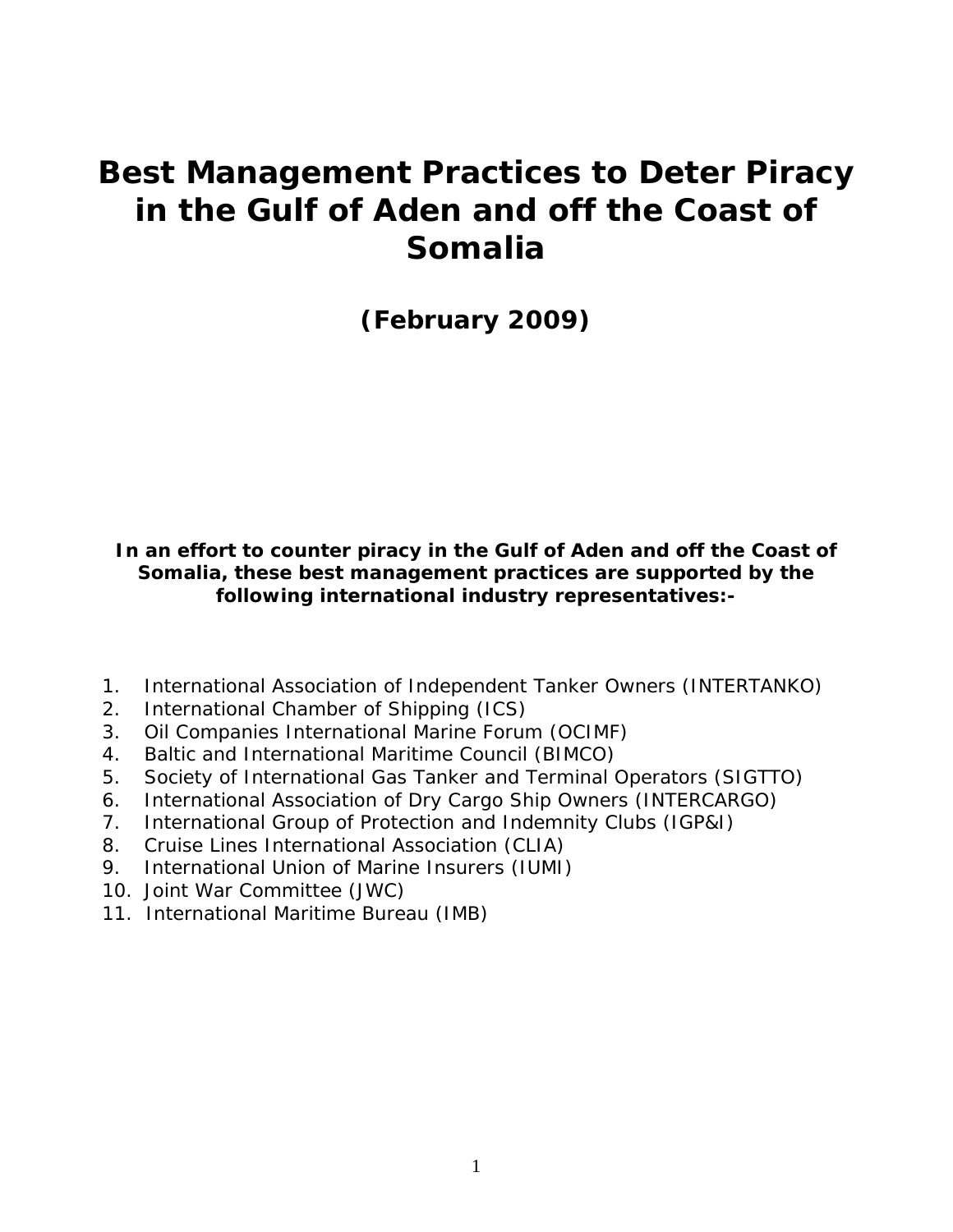## **SUGGESTED PLANNING AND OPERATIONAL PRACTICES FOR OWNERS, OPERATORS, MANAGERS AND MASTERS OF SHIPS TRANSITING THE GULF OF ADEN AND OFF THE COAST OF SOMALIA**

#### **PURPOSE**

- **1.** The purpose of this document is to provide Best Management Practices (BMP) to assist companies and ships in avoiding piracy attacks, deterring attacks and delaying successful attacks in the Gulf of Aden (GoA) and off the Coast of Somalia. The organisations consulted on this document represent the vast majority of ship owners and operators transiting the region.
- **2.** These organisations will encourage their members to utilise these BMP and will endeavour to promulgate these to other shipping interests as BMP for combating piracy in the region. This document complements guidance provided in the IMO MSC Circular 623.

#### **TYPICAL ATTACK PROFILES AND LESSONS LEARNT**

- **1.** During 2008 significantly increased pirate attacks on merchant ships occurred throughout the GoA and off the coast of Somalia. The majority were clustered around the northern side of the GoA but some attacks have occurred further off the east coast of Somalia.
- **2.** Analysis of successful attacks indicates that the following common vulnerabilities are exploited by the pirates:
	- a. Low speed
	- b. Low freeboard
	- c. Inadequate planning and procedures
	- d. Visibly low state of alert and/or evident self protective measures
	- e. Where a slow response by the ship is evident
- **3.** Commonly two or more small high speed (up to 25 knots) open boats/ "skiffs" are used in attacks often approaching from the port quarter and/or stern.
- **4.** The use of a pirate "mother ship", which is a larger ship carrying personnel, equipment and smaller assault craft, has enabled the attacks to be successfully undertaken at a greater range from the shore.
- **5.** Vigilance should be highest at first light and last light, as the majority of the attacks have taken place during these periods.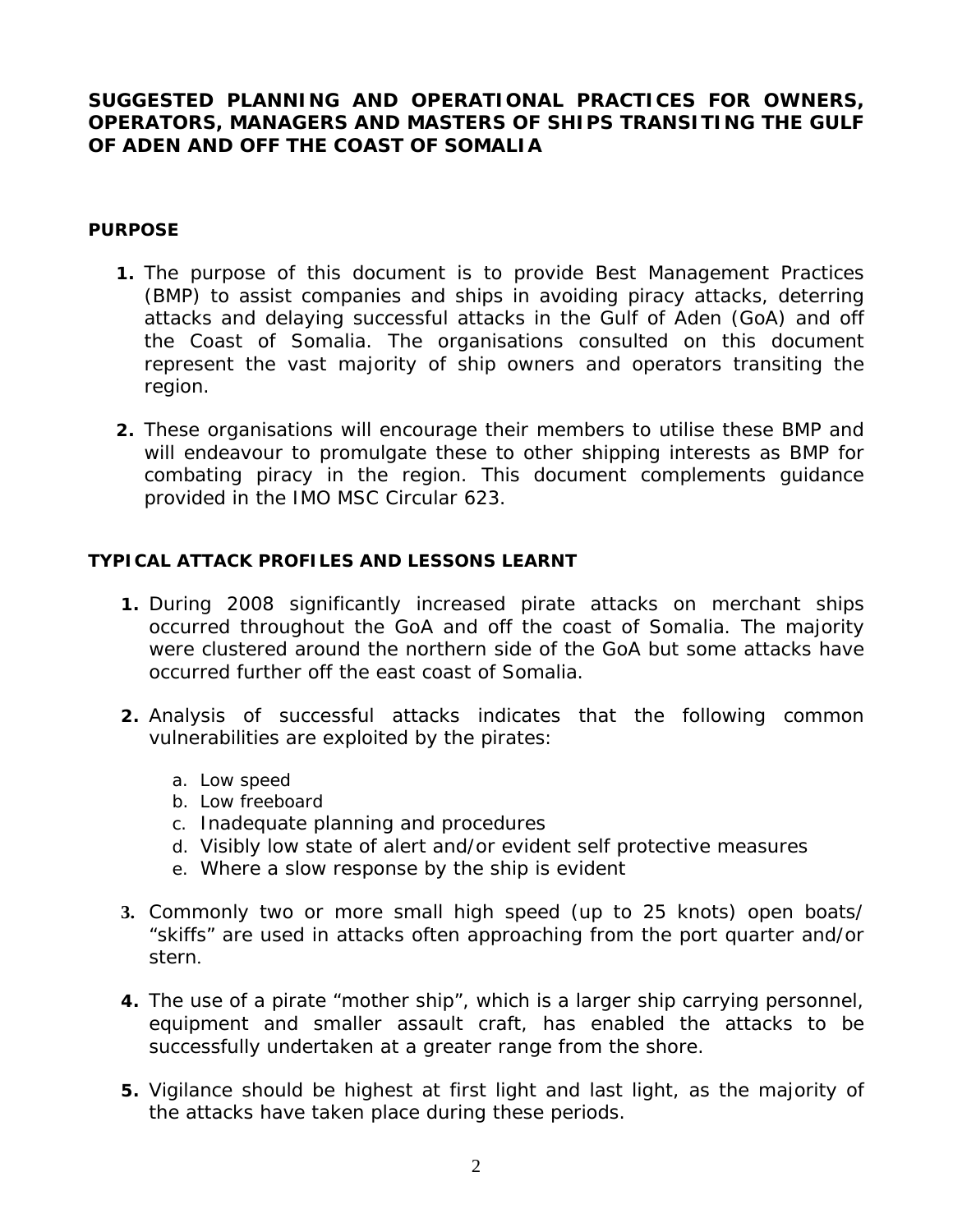- **6.** To date no successful attacks have occurred on ships at 15 knots or more.
- **7.** The majority of attempted hijacks have been repelled by ship's crew who have planned and trained in advance of the passage and employed passive counter measures to good effect.

#### **RECOMMENDED BEST MANAGEMENT PRACTICES**

#### **1. Introduction**

- a. Whilst recognising the absolute discretion of the Master at all times to adopt appropriate measures to avoid, deter or delay piracy attacks in this region, this checklist of best practices is provided for ship owners and ship operators, Masters and their crews**.**
- b. Not all may be applicable for each ship, therefore as part of the risk analysis an assessment is recommended to determine which of the BMP will be most suitable for the ship. The following have however generally proved effective:

#### **2. Prior to Transit – General Planning**

- a. General
	- i. The Maritime Security Centre Horn of Africa (MSCHOA), is the planning and coordination authority for EU Forces in the Gulf of Aden and the area off the Coast of Somalia. UKMTO Dubai is the first point of contact for ships in the region. The day-to-day interface between Masters and the military is provided by UKMTO Dubai, who talk to the ships and liaise directly with MSCHOA and the naval commanders at sea. UKMTO requires regular updates on the position and intended movements of ships; they use this information to help the naval units maintain an accurate picture of shipping.(See Glossary at Annex A for further detail)
	- ii. Prior to transiting the high risk area, the owner and Master should carry out their own risk assessment to assess the likelihood and consequences of piracy attacks on the ship, based on the latest available information. The outcome of this risk assessment should identify measures for prevention, mitigation and recovery and will mean combining statutory requirements with supplementary measures to combat piracy.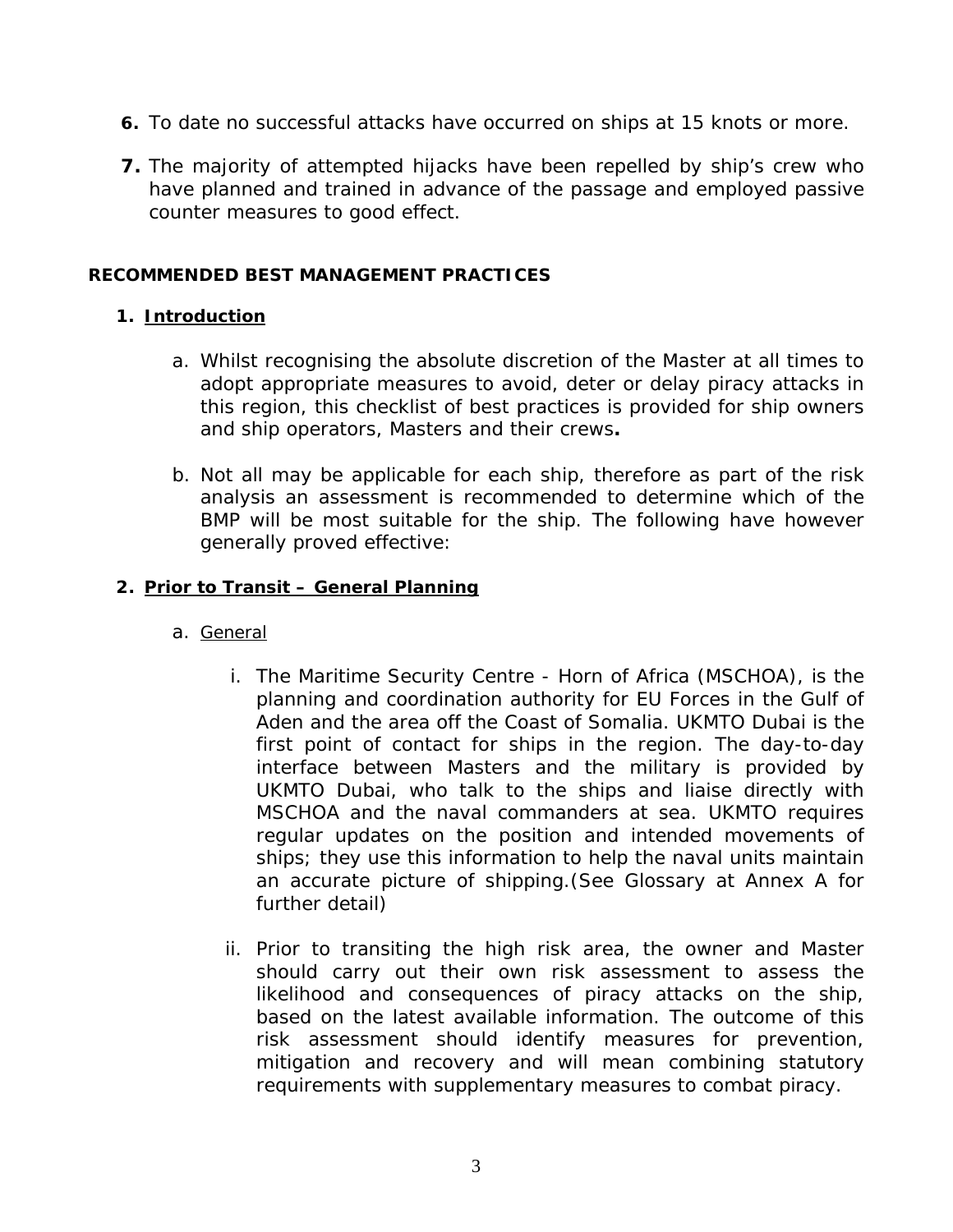- iii. Company crisis management procedures should consider appropriate measures to meet the threat of piracy by adopting IMO and other industry recommended practices as appropriate to the particular circumstances and ship type.
- iv. Advanced notice of the passage plan is required by the naval authorities so that they can identify vulnerabilities and plan suitable protection. This is achieved through MSCHOA. The information provided will enable MSCHOA to plan suitable protection and track the ship's passage through the area.
- v. Whilst measures should be taken to prevent pirates boarding, the safety of crew and passengers is paramount.
- b. Company Planning:
	- i. It is strongly recommended that managers and/or the operations department register their ships and passage plan prior to transit of the Internationally Recommended Transit Corridor (IRTC) with MSCHOA ([http://www.mschoa.org](http://www.mschoa.org/)).
	- ii. Review the Ship Security Assessment (SSA) and implementation of the Ship Security Plan (SSP) as required by the International Ship and Port Facility Code (ISPS) to counter the piracy threat.
	- iii. The Company Security Officer (CSO) is encouraged to see that a contingency plan for the high risk passage is in place, exercised, briefed and discussed with the Master and the Ship Security Officer (SSO).
	- iv. Be aware of the particular high risk sea areas that have been promulgated.
	- v. Carry out crew training prior to passage.
	- vi. The use of additional private security guards is at the discretion of the company but the use of armed guards is not recommended.
	- vii. Consider additional resources to enhance watch keeping numbers.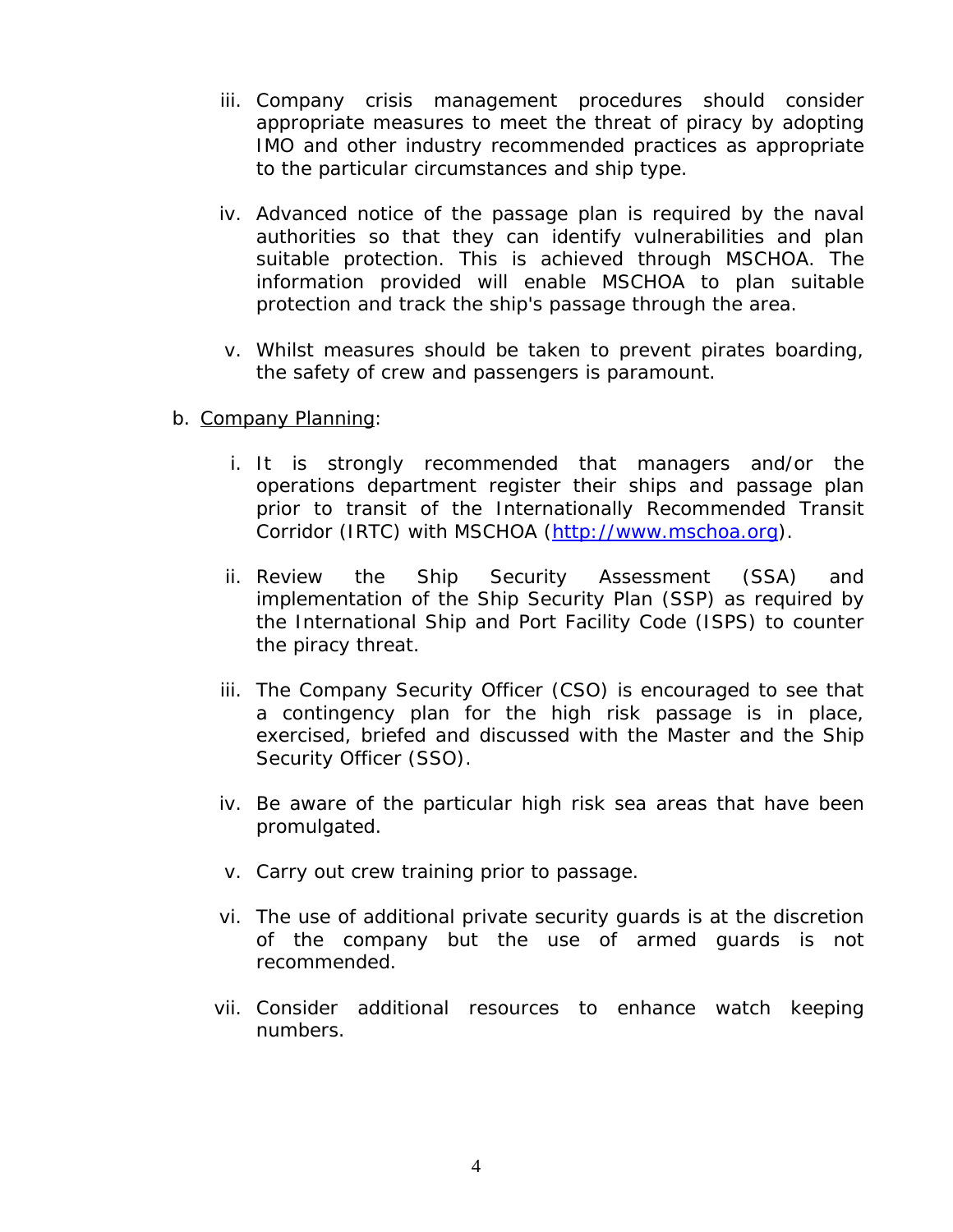## c. Ship's Master Planning:

- i. Once the ship's passage is registered with MSCHOA, Masters are advised to update their position and intended movements with UKMTO during the planning phase, preferably 3 – 4 days before entering either the GoA or passing the coast of Somalia.
- ii. Prior to transit of the region it is recommended that the crew should be thoroughly briefed.
- iii. The anti-piracy contingency plan has been shown to be most effective when implemented in advance; a drill is conducted prior to arrival in the area, the plan reviewed and all personnel briefed on their duties; including familiarity with the alarm signal signifying a piracy attack.
- iv. Masters are advised to also prepare an emergency communication plan, to include all essential emergency contact numbers and pre-prepared messages, which should be ready at hand or permanently displayed near the communications panel (e.g. telephone numbers of MSCHOA,IMB PRC, CSO etc – see Contact List at Annex B).
- v. Define the ship's AIS policy: SOLAS permits the Master the discretion to switch off AIS if he believes that its use increases the ship's vulnerability. However, in order to provide naval forces with tracking information within the GoA it is recommended that AIS transmission is continued but restricted to ship's identity, position, course, speed, navigational status and safety related information. Off the coast of Somalia the decision is again left to the Master's discretion, but current naval advice is to turn it off completely. This should be verified with MSCHOA.

#### **3. Prior to Transit Voyage Planning**

- a. Masters having registered their ship with MSCHOA should report to UKMTO before entering the GoA or passing the coast of Somalia.
- b. Inside the GoA
	- i. EUNAVFOR strongly recommends that ships conduct their passage within the IRTC. Westbound ships should bias themselves to the northern portion of the corridor, and eastbound ships to the southern portion. Group Transit (GT)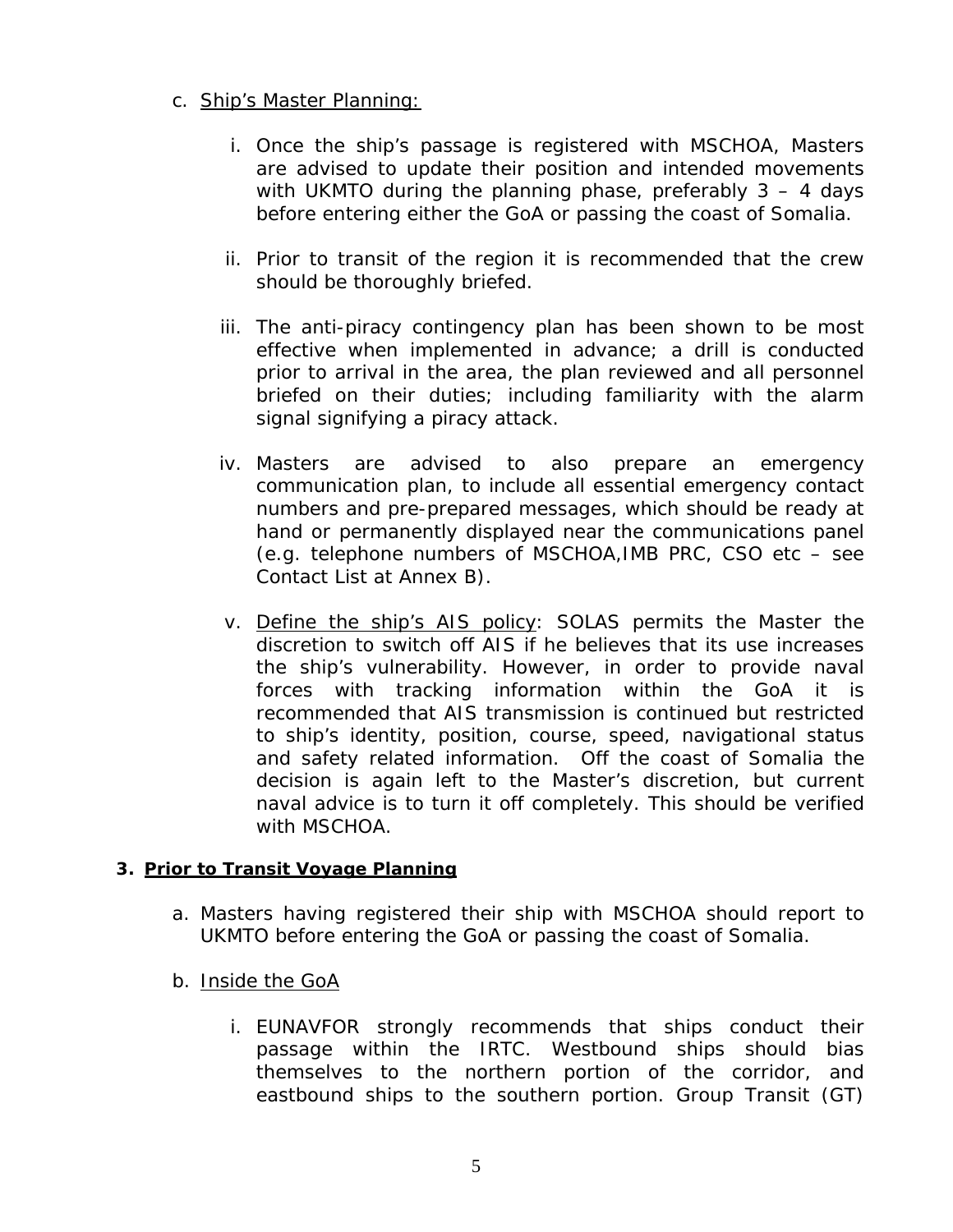- ii. Ships should avoid entering Yemeni Territorial Waters (TTWs) while on transit. This is for reasons of customary international law, as it is not possible for international military forces (non Yemeni) to be able to protect ships that are attacked inside Yemeni TTW.
- iii. Ships may be asked to make adjustments to passage plans to conform to MSCHOA routeing advice.
- iv. During GTs ships should not expect to be permanently in the company of a warship. But all warships in the GoA, whether part of EUNAVFOR or coordinating with them, will be aware of the GoA GTs and will have access to the full details of vulnerable shipping.
- v. MSCHOA strongly recommends Masters make every effort to plan transit periods of highest risk areas of the GoA for night passage (MSCHOA will advise ships). Very few successful attacks have occurred at night.
- c. Outside the GoA
	- i. Ships transiting South and East of the Coast of Somalia to ports outside of East Africa should consider navigating to the east of Madagascar or (for guidance) maintain a distance of more than 600 nautical miles from the coastline.
	- ii. Masters should still update UKMTO in the usual manner with their ship course and details.

#### **4. Prior to Transit – Defensive Measures**

- a. Taking into account the manning levels, ensure that ship routines are adjusted sufficiently in advance to ensure well-rested and well-briefed crew are on watch and ensure sufficient watch keepers are available.
- b. Consider minimising external communications (radios, handsets and AIS information) to essential safety and security related communication and SOLAS information only, during transit of the GoA and passing the Coast of Somalia.
- c. Increase readiness and redundancy by running additional auxiliary machinery, including generators and steering motors.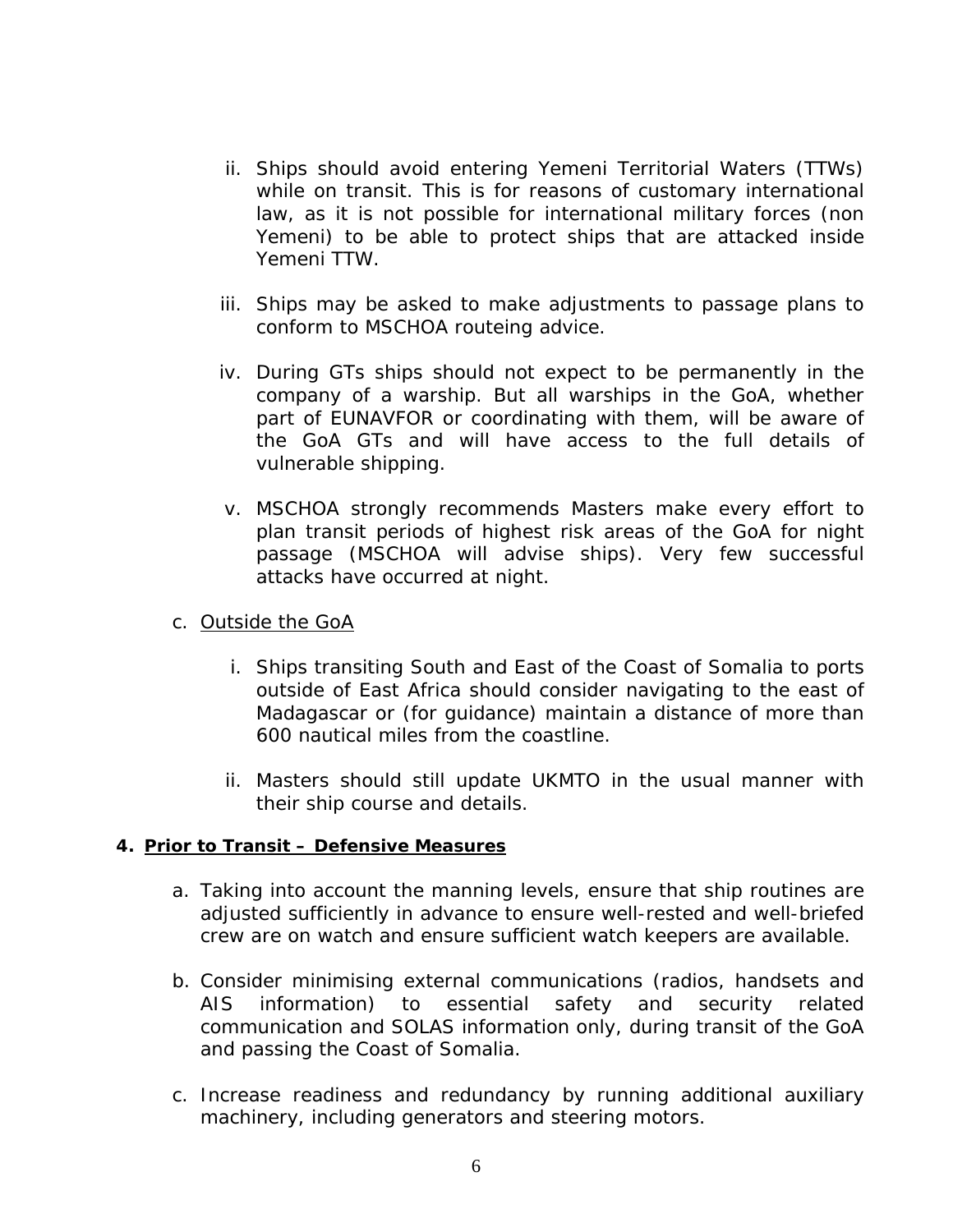- d. Increase lookouts / bridge manning.
- e. Man the Engine Room.
- f. Secure and control access to bridge, engine room, steering gear room, and crew quarters.
- g. In case of emergency, warships can be contacted on VHF Ch. 16 (Backup Ch.08).
- h. Check all ladders and outboard equipment are stowed or up on deck.
- i. If the ship has a comparatively low freeboard consider the possibility of extending the width of the gunwales to prevent grappling hooks from gaining hold.
- j. It is recommended a piracy attack muster point or "citadel" is designated and lock down procedures rehearsed in order to delay access to control of the ship and buy time. Ideally this should be away from external bulkheads and portholes
- k. Consider the use of dummies at the rails to simulate additional lookouts. However if ship design creates lookout black spots and the security assessment identifies this risk then it may have to be covered by manpower.
- l. It is suggested fire pumps and/or hoses should be pressurised and ready for discharge overboard in highest risk quarters.
- m.Consider the use of razor wire/physical barriers around stern/lowest points of access, commensurate with crew safety and escape.
- n. Consider the use of passive defence equipment.
- o. Consider providing night vision optics for use during the hours of darkness.
- p. Operate CCTV (if fitted).

#### **5. In Transit – Operations**

a. All ships inside the GoA are strongly urged to use the IRTC and follow MSCHOA GT advice and timings as promulgated on the MSCHOA web site.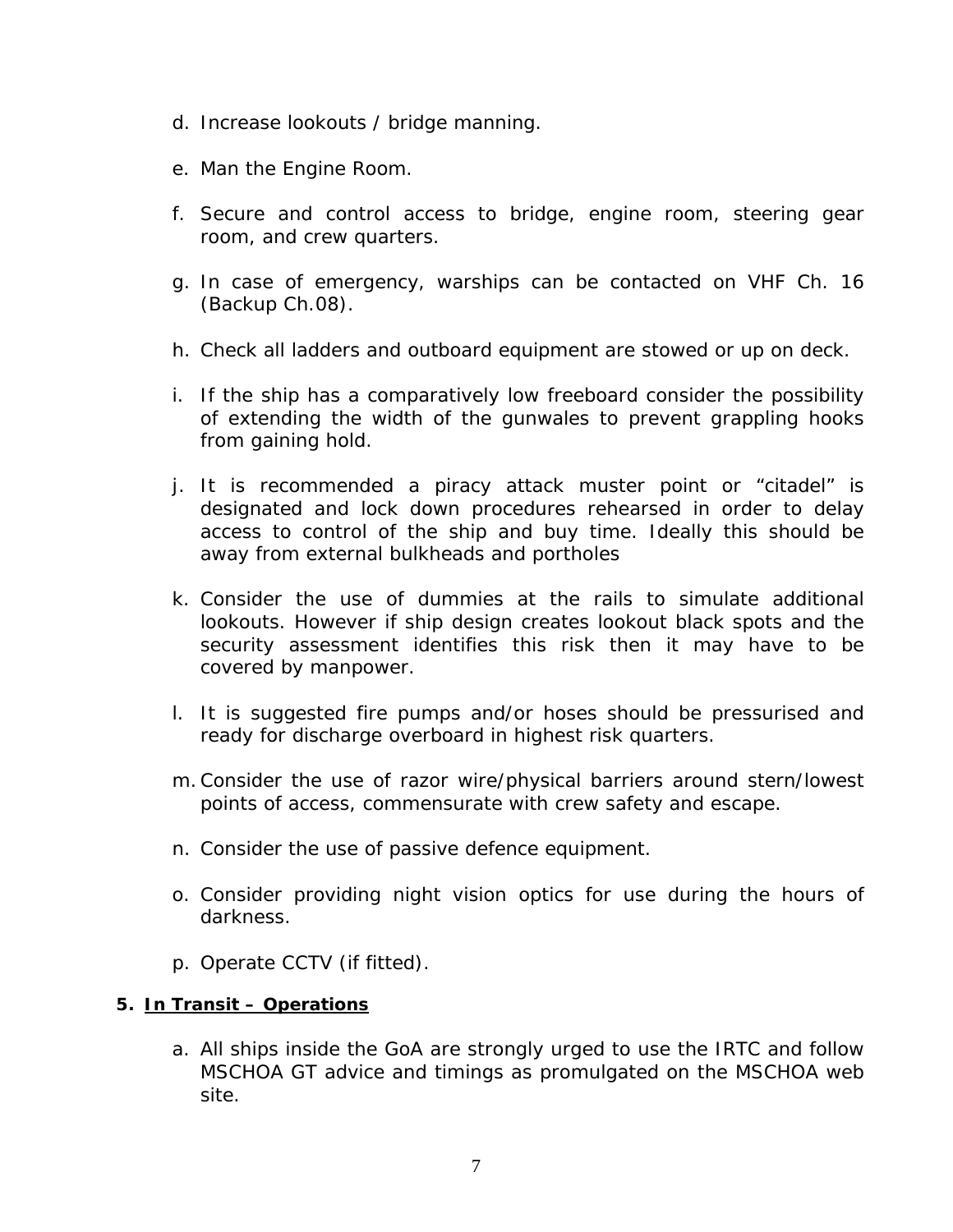- b. If you intend to follow a GT through the IRTC: Transit at the group transit speed but remain aware of the ship's limitations. (Current advice for example is that if your maximum speed is 16 knots, consider joining a 14 knot GT and keep those 2 knots in reserve.)
- c. If you do not intend to follow a GT through the IRTC: Maintain full sea speed through the high risk area. (Current advice is that if the maximum speed of the ship is more than 18 knots, then do not slow down for a GT, maintain speed).
- d. Ships should comply with the International Rules for Prevention of Collision at Sea at all times; navigation lights should not be turned off at night. Follow the guidance given by Flag State Authority (e.g. for UK ships Marine Guidance Notice 298).
- e. Provide deck lighting only as required for safety. Lighting in the shadow zones around the ship's hull may extend the area of visibility for lookouts, but only where consistent with safe navigation. (Current naval advice is to transit with navigation lights only.)
- f. Keep photographs of pirate "mother ships" on the bridge. Report immediately if sighted. Report all sightings of suspect mother ships to UKMTO and the IMB PRC.(See Annex C for an example of a Piracy Report for passing such information or any other attack or sighting)
- g. The Master should try to make as early an assessment of a threat as possible. As soon as the Master feels that a threat is developing he should immediately call the UKMTO.
- h. Keep a good lookout for suspicious craft, especially from astern. Note that most attacks to date have occurred from the port quarter.
- i. Protect the crew from exposure to undue risk. Only essential work on deck should occur in transit of the high risk area.
- j. Use light, alarm bells and crew activity to alert suspected pirates that they have been detected.
- k. A variety of other additional commercially available non-lethal defensive measures are available that could be considered; however these should be assessed by companies on their merits and on the particular characteristics of the ship concerned.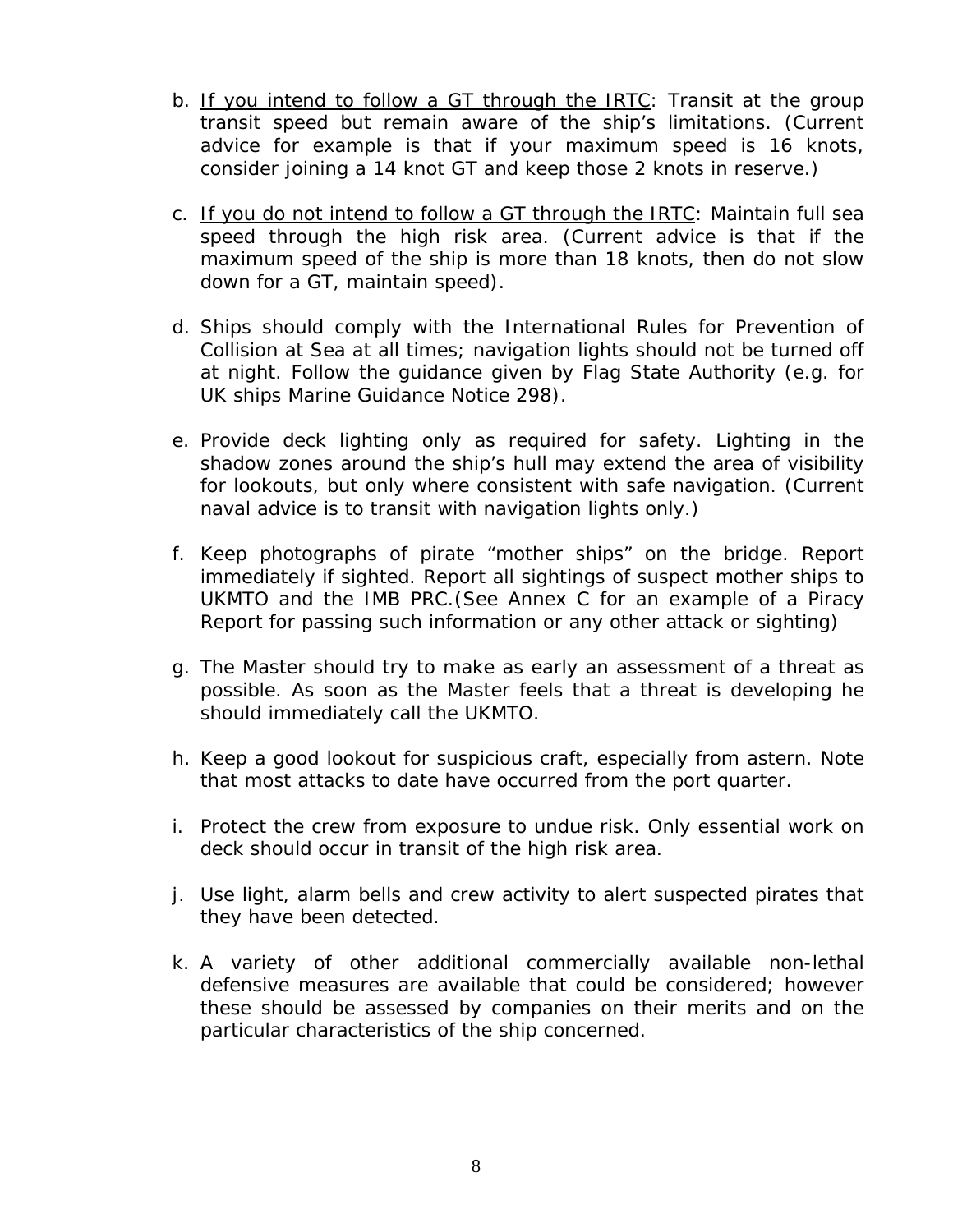## **6. If Attacked by Pirates**

- a. Follow the ship's pre-prepared contingency plan.
- b. Activate the Emergency Communication Plan/Call in order of priority:
	- i. The UK Maritime Trade Operations (UKMTO) Dubai.
	- ii. The Maritime Security Centre Horn of Africa (MSCHOA).
	- iii. The International Maritime Bureau (IMB).
- c. Activate the Ship Security Alert System (SSAS), which will alert your Company Security Officer and flag state.
- d. If the Master has exercised his right to turn off the Automatic Identification System (AIS) during transit of the piracy area, this should be turned on once the ship comes under pirate attack.
- e. Sound emergency alarm and make a PA announcement 'Pirate attack' in accordance with the ship's emergency plan.
- f. Make 'Mayday' call on VHF Ch. 16 (and backup Ch. 08, which is monitored by naval shipsship). Send a distress message via the DSC (Digital Selective Calling) system and Inmarsat-C as applicable. Establish telephone communication with UKMTO.
- g. Prevent skiffs closing on the ship by altering course and increasing speed where possible. Pirates have great difficulty boarding a ship that is:
	- i. Making way at over 15 knots.
	- ii. Manoeuvring it is suggested that as early as possible Masters carry out continuous small zigzag manoeuvres whilst maintaining speed. Consider increasing the pirates' exposure to wind/waves and using bow wave and stern wash to restrict pirate craft coming alongside.
- h. Activate fire pump defensive measures.
- i. Muster all remaining crew in defined safe muster area/citadel.
- j. Maximise ship speed. Evidence to date from failed attacks is that the pirates will give up if unable to board within 30 - 45 minutes. If you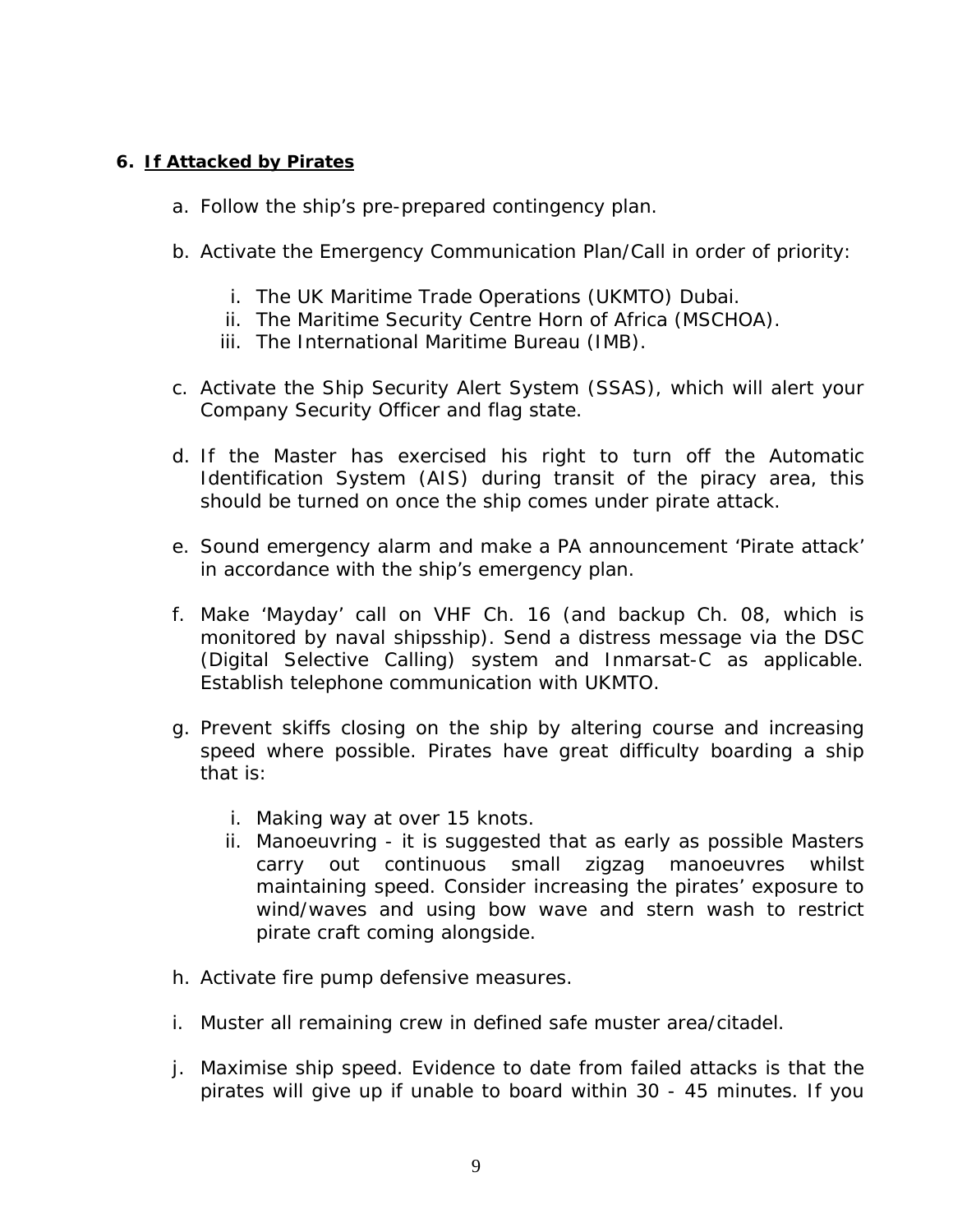#### **7. If Boarded by Pirates**

- a. Before pirates gain access to the bridge, inform UKMTO, MSCHOA and if time permits the Company.
- b. Offer no resistance; this could lead to unnecessary violence and harm to crew.
- c. If the bridge/engine room is to be evacuated, then the main engine should be stopped, all way taken off if possible and the ship navigated clear of other ships.
- d. Remain calm and co-operate fully with the pirates.
- e. Ensure all crew, other than bridge team, stay together in one location.
- f. If in a locked down "citadel" ensure internal protection/cover is available in case the pirates attempt to force entry. Keep clear of entry point/doors and portholes/windows – do not resist entry.

#### **8. In the Event of Military Action**

 $\overline{a}$ 

- a. Crew should be advised NOT to use cameras with flash at any time when any military action is underway
- b. In the event that military personnel take action onboard the ship, all personnel should keep low to the deck, cover their head with both hands (always ensuring that hands are visible and not holding anything) and make no sudden movements unless directed to by friendly forces.
- c. Be prepared to answer questions on identity and status onboard
- d. Be aware that English is not the working language of all naval units in the region.

<sup>&</sup>lt;sup>1</sup> This is why early registration with MSCHOA, use of Group Transit timings and updating your position with UKMTO are all essential: it gives a better probability that naval support will be nearby if the pirates attack.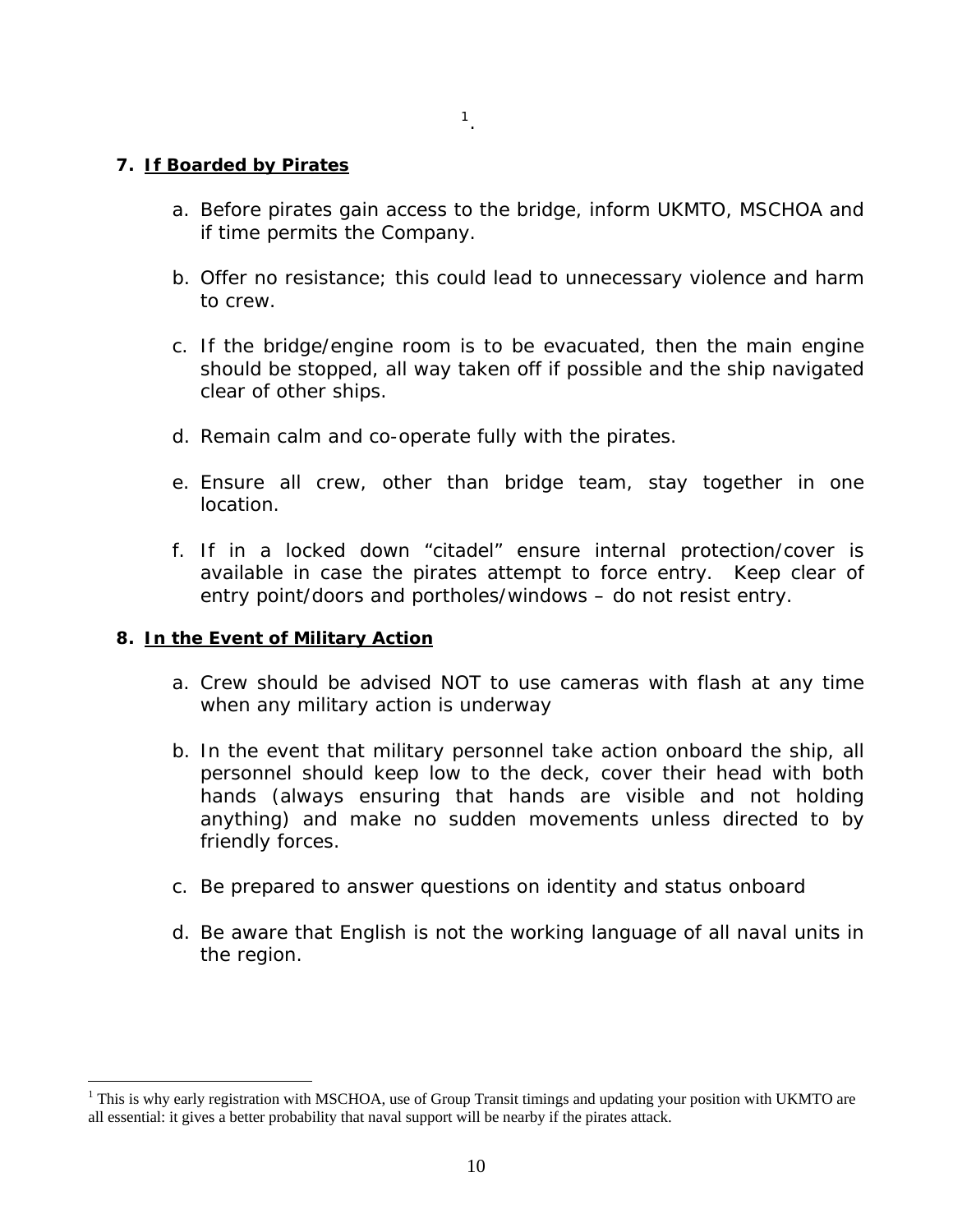#### **UPDATING BEST MANAGEMENT PRACTICES**

- **1.** It is anticipated that these BMP will be periodically updated based upon operational experience and lessons learned. The parties to this document will endeavour to meet regularly to update these BMP and to circulate revisions to their respective members and other interested organisations.
- **2.** If in doubt, consult the MSCHOA website where additional relevant information will always be posted (noting that this may not be endorsed by all of the above-listed organisations).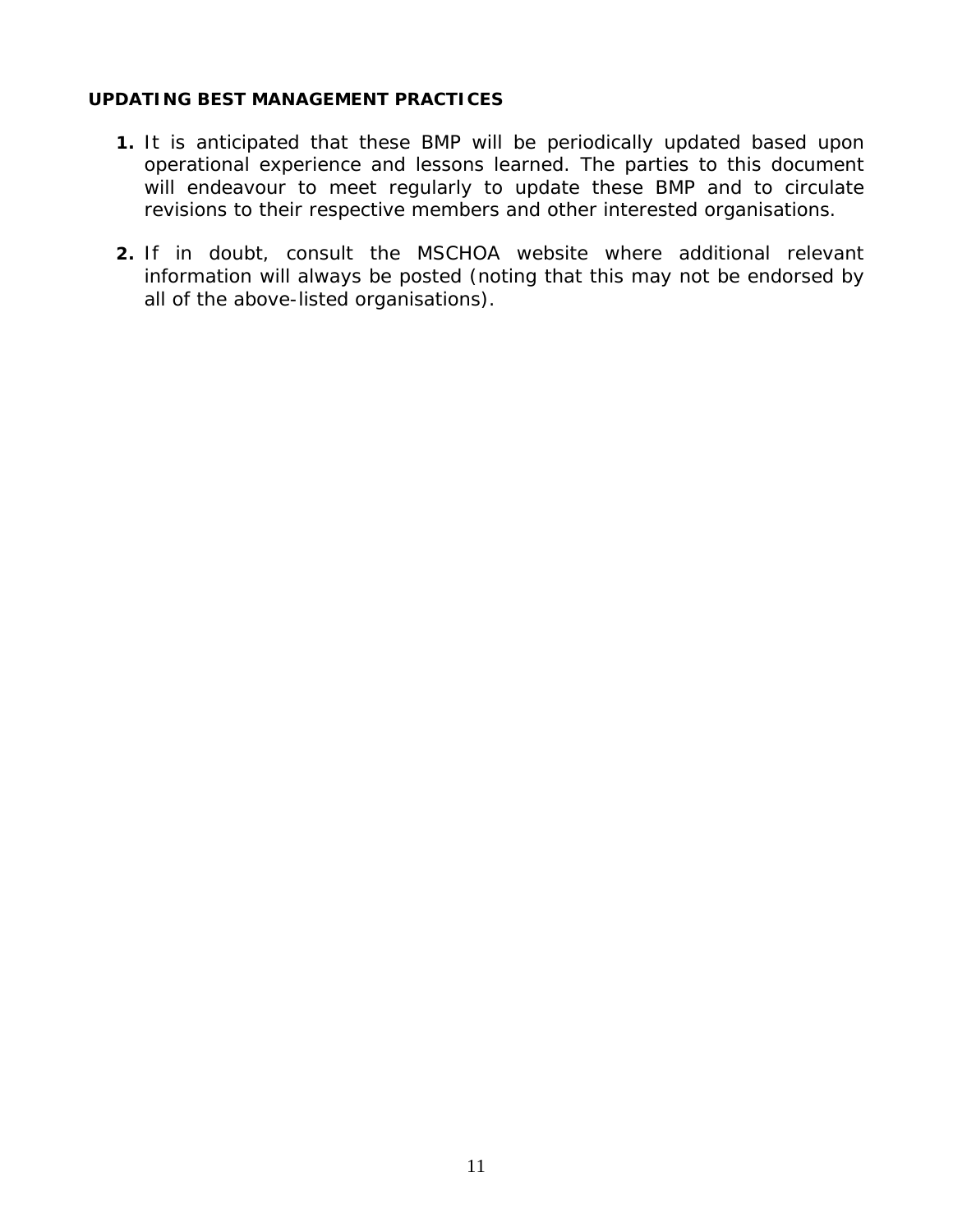## **ANNEX A: GLOSSARY**

The roles and inter-relationship of the coordinating bodies involved.

# **EUNAVFOR**

EUNAVFOR is the main coordinating authority which operates the Maritime Security Centre (Horn of Africa). All information and contact details are to be found within the MSCHOA website.

# **MSC (HOA) Maritime Security Centre (Horn of Africa)**

MSCHOA was set up by the European Union (EU) as part of a European Security and Defence Policy initiative to combat piracy in the Horn of Africa. This work commenced with the establishment of EU NAVCO in September 2008. This Coordination Cell working in Brussels established links with a broad cross section of the maritime community and provided coordination with EU forces operating in the region. In November 2008, the Council of the European Union took a major step further by setting up a naval mission – EU NAVFOR ATALANTA – to improve maritime security off the Somali coast by preventing and deterring pirate attacks and by helping to safeguard merchant shipping in the region.

# **UKMTO – (UK) Maritime Trade Operations**

The UK Maritime Trade Operations (UKMTO) office in Dubai acts as a point of contact for industry liaison with the Combined Military Forces (CMF). UKMTO Dubai also administers the Voluntary Reporting Scheme, under which merchant ships are encouraged to send daily reports, providing their position and ETA at their next port whilst transiting the region bound by Suez, 78°E and 5°S. UKMTO Dubai subsequently tracks ships, and the positional information is passed to CMF and EU headquarters. Emerging and relevant information affecting commercial traffic can then be passed directly to ships, rather than by company offices, improving responsiveness to any incident and saving time.

For further information, or to join the Voluntary Reporting Scheme, please contact MTO Dubai: ukmtodubai@eim.ae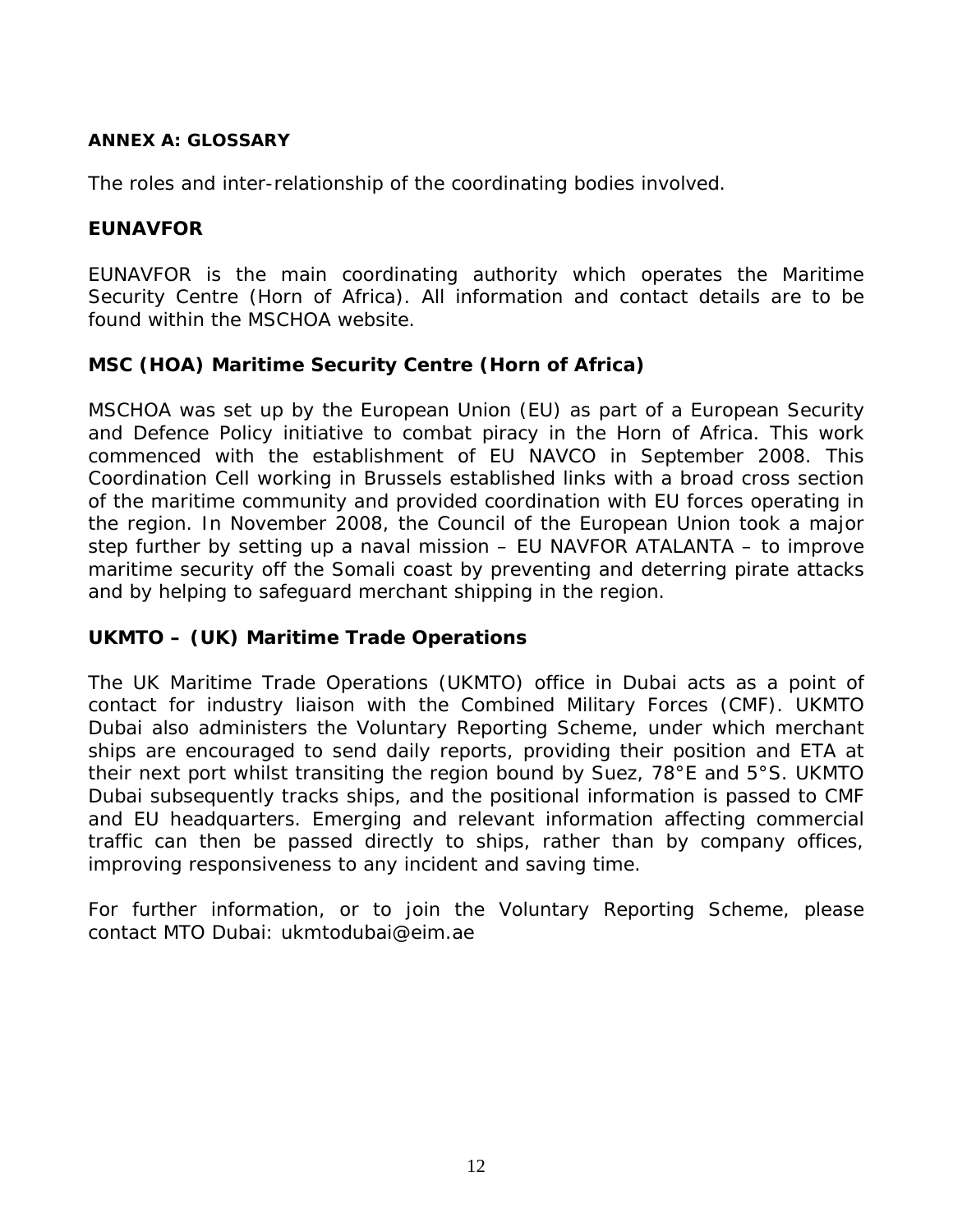# **ANNEX B: USEFUL CONTACT DETAILS**

| <b>UKMTO</b>              |                       |
|---------------------------|-----------------------|
| Email                     | UKMTO@eim.ae          |
| Telephone                 | +971 50 552 3215      |
| Cell                      |                       |
| Fax                       | +971 4 306 5710       |
| <b>Telex</b>              | $(51)$ 210473         |
|                           |                       |
| <b>MSCHOA</b>             |                       |
| Via Website for reporting | www.mschoa.org        |
| Telephone                 | +44 (0) 1923 958545   |
| Fax                       | +44 (0) 1923 958520   |
| Email                     | postmaster@mschoa.org |
|                           |                       |
| <b>IMB PRC</b>            |                       |
| Email                     | piracy@icc-ccs.org    |
| Telephone                 | +60 3 2078 5763       |
| Cell                      |                       |
| Fax                       | +60 3 2078 5769       |
| <b>Telex</b>              | MA34199 IMBPC1        |
|                           |                       |
|                           |                       |
|                           |                       |